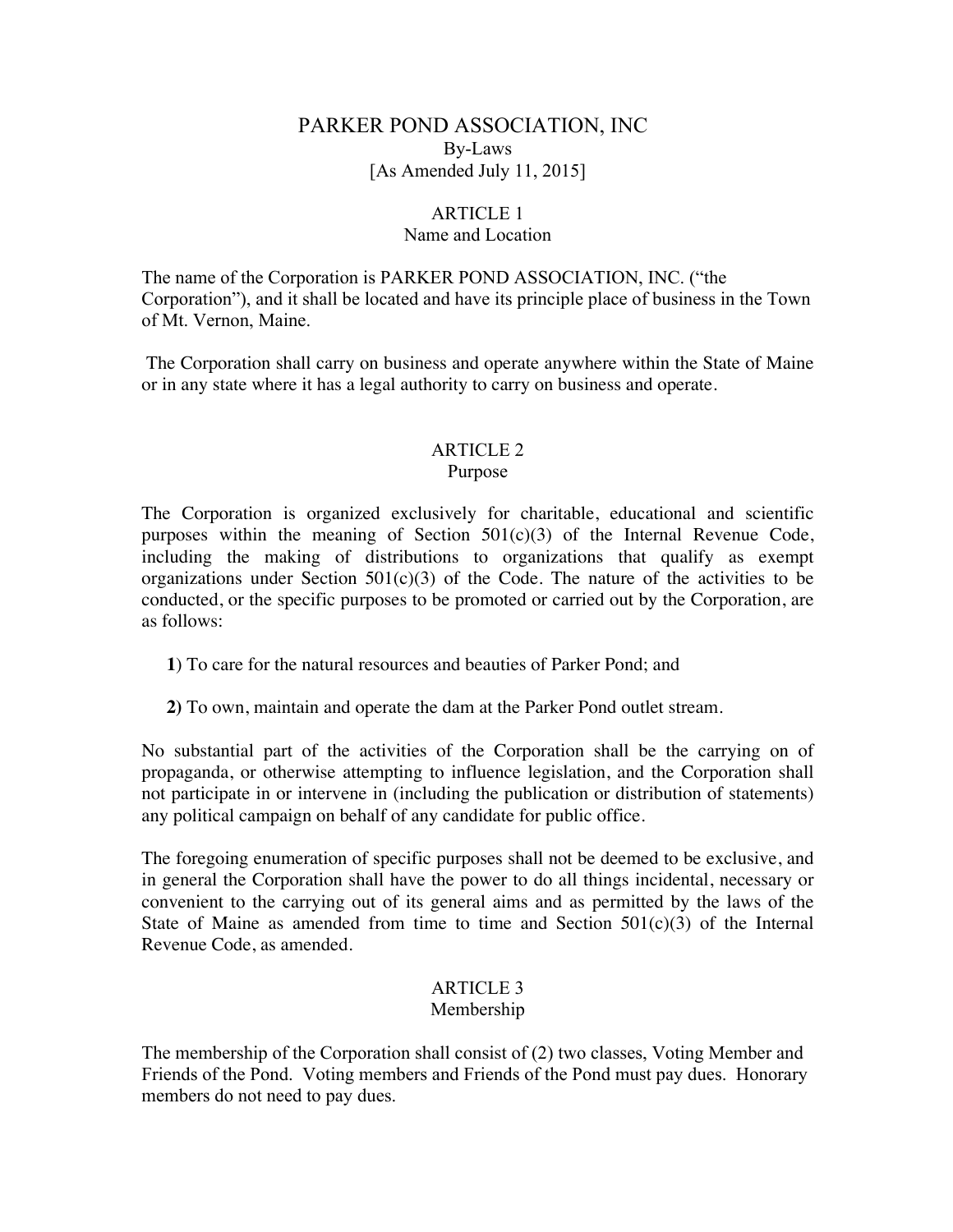Sec.3.1. Voting Member - Persons may qualify as a Voting Member in any one of five ways:

Sec. 3.1.1. Owner Member – To qualify as an Owner Member, a person of the age of at least 18 years must own (either as an individual or as part of an entity) property within 1000 feet of Parker Pond, or hold a deeded right of way giving access to said Parker Pond, or lease waterfront property on Parker Pond. Joint owners of such property qualify as Owner Members as long as they each pay dues.

Sec.3.1.2. Relative Member - Close relatives, of the age of at least 18 years, of Owner Members may also be Voting Members. Close relatives include spouses, parents or grandparents, children or grandchildren, and siblings of Owner **Members** 

Sec.3.1.3. Officer Member – All elected Officers of the Corporation shall be Voting Members.

Sec.3.1.4. Sponsored Member – An Owner Member may sponsor, as Voting Members, up to two persons per year that the Owner Member believes would be valuable members of the Corporation.

Sec.3.1.5. Honorary Member – The Board of Directors may nominate and the Voting Members may grant "Honorary Membership" for special meritorious service to the Pond and the Corporation. Honorary Members shall have Voting Member rights but need not pay annual dues.

Sec.3.1.6. Any person or entity that has been a Voting Member of the corporation under any of the preceding sections shall have the right to continue as a Voting Member, regardless of status change, as long as they are not in arrears with their payment of dues and have not been expelled for cause.

Sec.3.2. Voting Member Rights and Responsibilities:

Sec.3.2.1. Voting Members shall have the right to participate fully and to vote at the Annual Meeting and other regular or special meetings, provided that the Voting Member is not in arrears in payment of dues.

Sec.3.2.2. Each Voting Member that is an entity must notify the Chair of Membership Committee as to who their voting representative shall be.

Sec.3.2.3. Voting Members may vote either in person or by proxy appointed by instrument in writing and signed by such Voting Member and granted not more than six (6) months, or such other period designated by statute, before the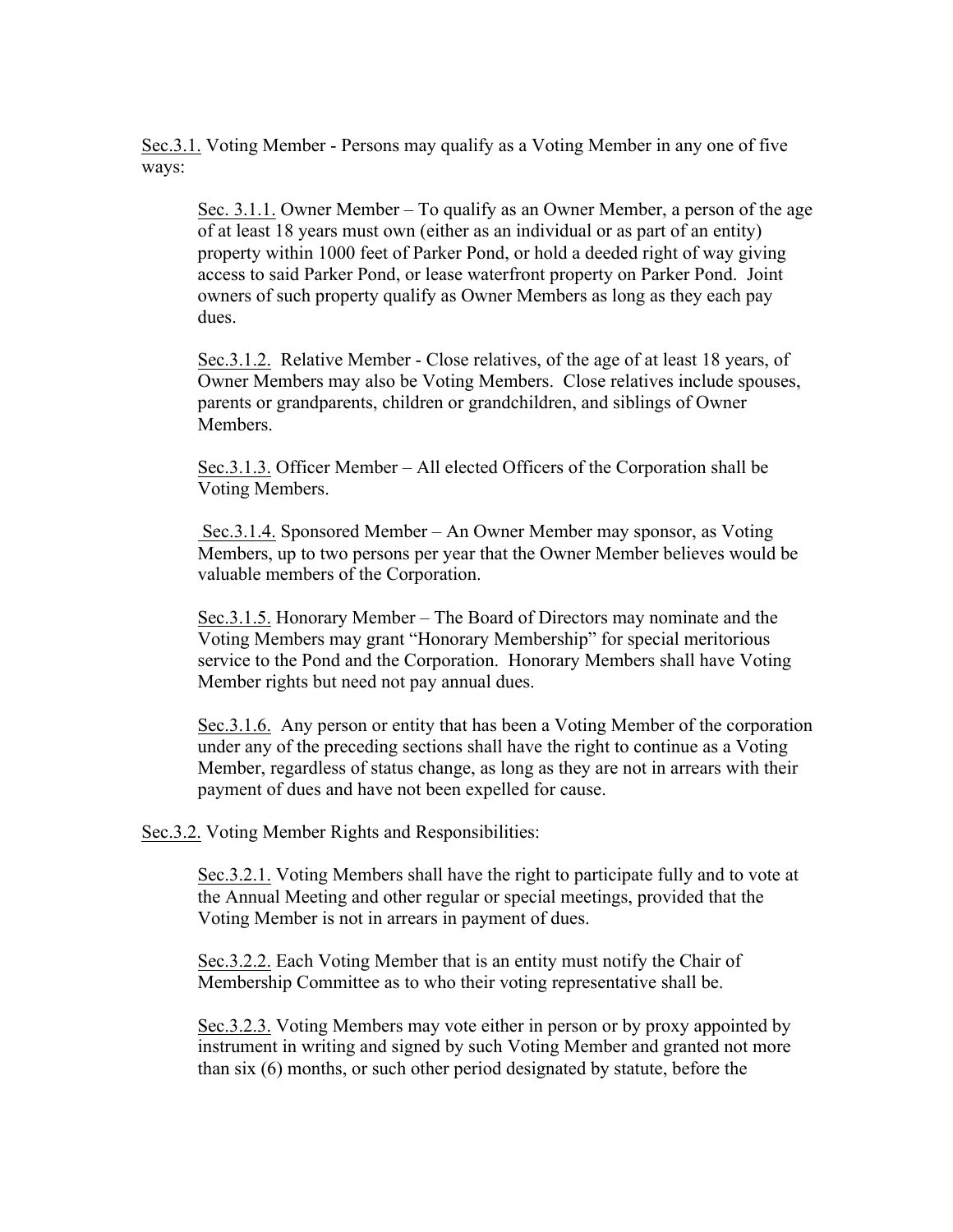meeting. The proxy shall be duly filed with the Chair of Membership Committee before any vote.

Sec.3.2.4. No person or entity shall have more than one vote regardless of membership criteria met or number of parcels of property owned.

Sec.3.3. Friends of the Pond - Friends of the Pond Members shall consist of non-Voting Members with a special interest in Parker Pond or the activities and objectives of the Corporation, but who do not qualify for or do not wish to become Voting Members. Friends of the Pond shall receive Corporation mailings and may attend meetings and serve on committees. Friends of the Pond may be elected to the Board of Directors.

Sec.3.4. Any Member may withdraw at any time by delivering notice of withdrawal in writing to the President. Such withdrawal shall be effective upon receipt unless specified to be effective at some other time. A Member may be expelled for cause, after reasonable notice and opportunity to be heard, by the Board of Directors.

# ARTICLE 4

## Membership Dues

The Voting Members of the Corporation shall have the power to raise money for the general improvement of the property of the Corporation, in order to pay its legitimate expenses, and to pay for all lawful expenditures by dues or assessments. The dues of the Corporation and the amount of any assessment shall be recommended by the Board of Directors and voted on by the Voting Members at the Annual Meeting. The membership period shall be the calendar year. However, voting rights of Voting Members shall continue up to, but not include, the Annual Meeting of the next calendar year.

## ARTICLE 5

## Meetings of Members

Sec.5.1. There shall be an Annual Meeting of the Members, held at a date, time and place to be determined by the President. The Annual Meeting shall be held in one of the following four towns: Chesterville, Fayette, Mount Vernon, or Vienna. A written notice of the Annual Meeting shall be sent to the voting members at their last known address or e-mail address at least sixty (60) days prior to such meeting. A written notice of any Special Meeting shall be sent to the voting members at their last known address or e-mail address at least fourteen (14) days prior to such meeting. Supplemental notice of such meetings may be given as the President or Secretary shall deem desirable.

Sec.5.2. Special Meetings of the Members may be called upon request of the President, or a majority of the Board of Directors, or at least one fourth (1/4) of the Voting Members of the Corporation, by giving the notice provided for in Section 5.1 of this Article.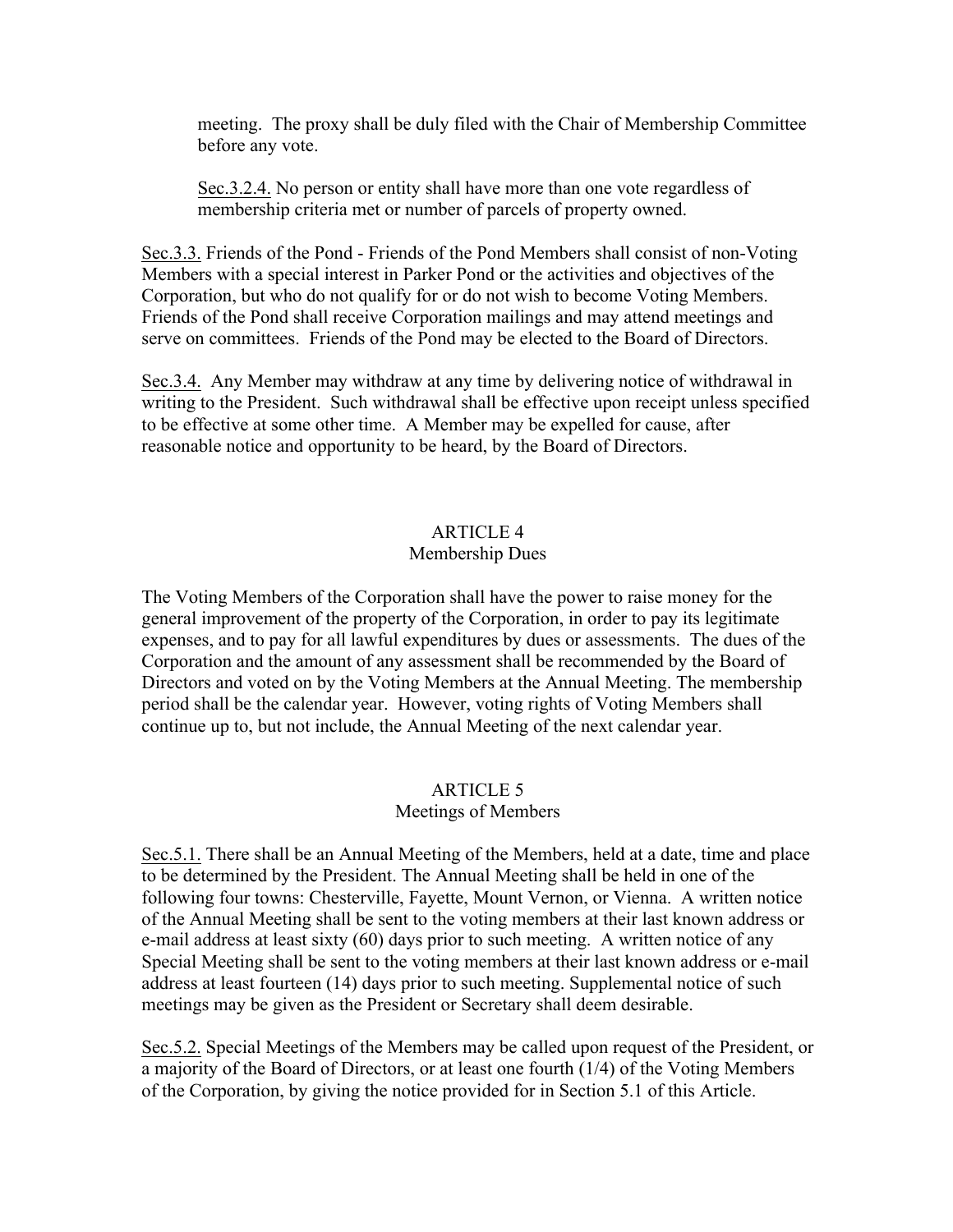Sec.5.3. Fifteen (15) of the Voting Members of the Corporation shall constitute a quorum for the transaction of business but a lesser number may adjourn from time to time until a quorum is obtained.

Sec.5.4. Voting may be by a show of hands unless at least three (3) voting members present object, in which case voting shall be by secret ballot. When a quorum is present at any meeting, a majority of the votes properly cast by Voting Members shall decide any question.

Sec.5.5. Annual and Special Meetings of the Members may be held in whole or in part by conference call if all Members can simultaneously hear one another. Meetings by email or webforum are prohibited, unless the relevant provision of the Maine Nonprofit Corporation Act is amended to allow such meetings.

## ARTICLE 6 Officers

Sec.6.1. The Officers of the Corporation shall be a President; Vice President; Secretary; Treasurer; Chair of Lake-Usage, Fish and Wildlife; Chair of Communications; Chair of Dam; Chair of Invasive Aquatic Plants; Chair of Membership; Chair of Stewardship; Chair of Water Quality; Immediate Past President; and such other officers as may from time to time be deemed necessary by the Board of Directors and voted into office by the Voting Members. The Officers shall be elected by the Members at the Annual Meeting to serve for one-year terms beginning and ending on the date of the Annual Meeting. Except for the President, as specified below, there is no term limit. The Officers shall have all of the rights and responsibilities of Directors for the purposes of the Maine Nonprofit Corporation Act.

Sec.6.1.1. The President is the Chief Executive Officer of the Corporation and shall perform such duties as are customarily incidental to the office of the President of a Corporation. However, the President will work closely with and obtain the Board of Director's approval on the Corporation's business unless it is an emergency and/or requires immediate action. The President shall have the authority, jointly and severally with the Treasurer, to sign all checks, drafts, notes, deeds and other documents in behalf of the Corporation. Any payment to be made by the President in excess of five hundred dollars (\$500) in amount shall have approval of the Board of Directors. The President shall appoint a Nominating Committee before the date of the Annual Meeting to submit a slate of Officer candidates for election at the said Annual Meeting. The President shall not serve for a term of more than three (3) consecutive years.

Sec.6.1.2. The Vice President shall replace the President if the President becomes incapacitated due to illness, injury or other reasons. The Vice President, in the absence of the President, shall exercise all the powers and duties of the President. The Vice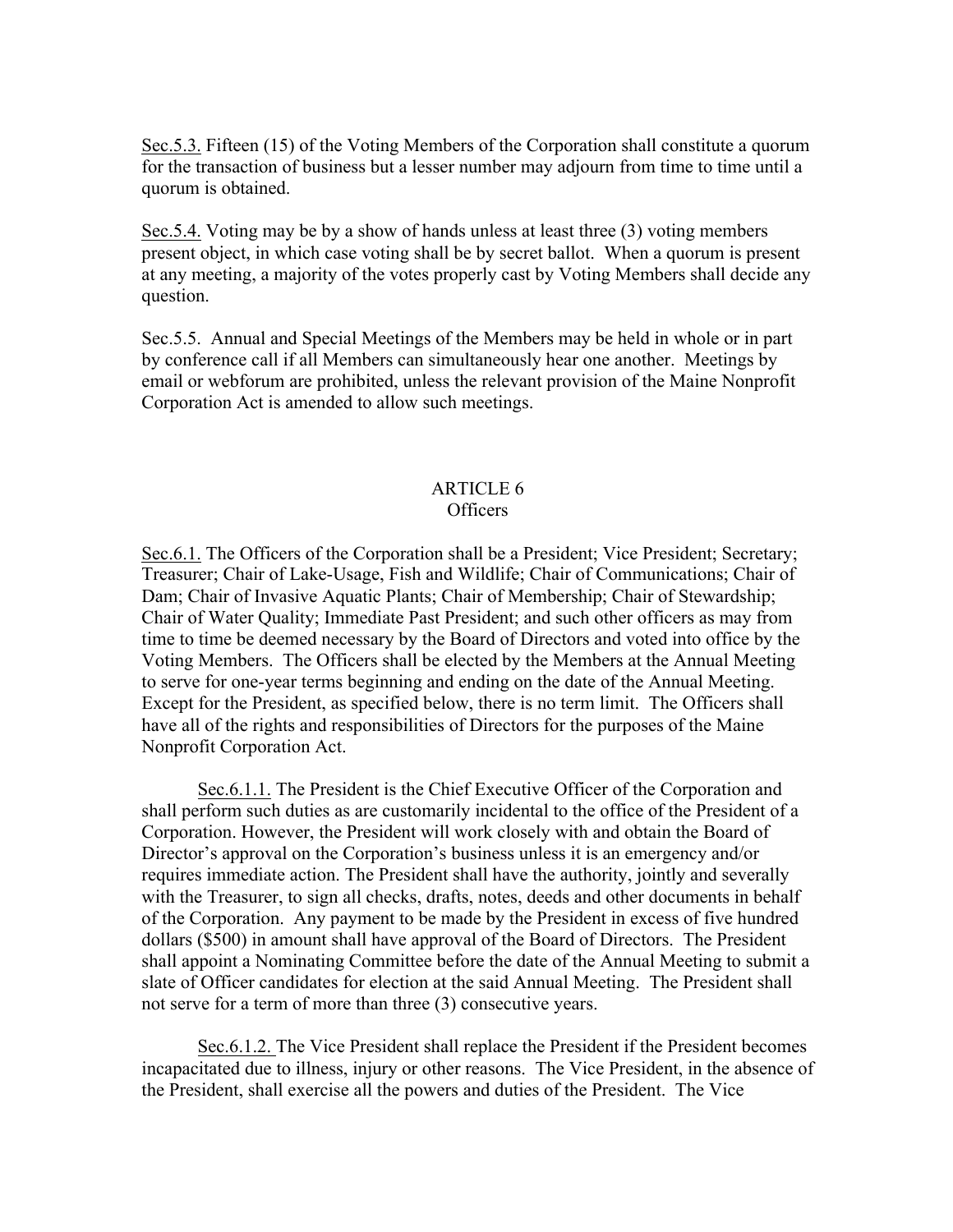President shall be responsible for presenting an annual Long Term Plan for the Corporation to the Board of Directors for its approval.

Sec.6.1.3. The Secretary, or his/her designee, shall take and keep the minutes of all membership and Board of Director meetings, and duly record them in printed form. The Secretary shall keep a record in printed form of all written communications (including electronic mail messages and proxy records) of pertinent business conducted by Officers of the Corporation. Periodically, the Secretary shall archive all such documents toward accessibility for future reference.

Sec.6.1.4. The Treasurer shall have the care and custody of the funds and all valuable papers and documents of the Corporation, except as specified above for the Secretary. The Treasurer shall have charge of and be responsible for the collection, receipt and disbursement of the funds of the Corporation and shall have the authority, jointly and severally with the President, to sign checks, drafts, notes, deeds, and other documents on behalf of the Corporation. The Treasurer shall have such powers and duties as are customarily incidental to the office of the Treasurer of a Corporation. Any payment to be made by the Treasurer in excess of five hundred dollars (\$500) in amount shall have approval of the Board of Directors. The Treasurer shall request that each of the Officers submit a budget request toward the Treasurer compiling a comprehensive annual budget for presentation to the Board of Directors for approval. The Treasurer is responsible for the timely filing of the Corporation's annual tax return and any other information requested by State or Federal tax authorities. The Treasurer will generally be responsible for fundraising activities, except that the Board of Directors may delegate all or some of those fundraising responsibilities to other individuals from time to time.

Sec.6.1.5. The Chair of the Lake-Usage, Fish and Wildlife Committee shall act as liaison between the Corporation and the Maine Department of Inland Fisheries and Wildlife and other agencies and organizations concerning lake-usage, fishing and wildlife management. The Chair shall provide information regarding boating regulations and promote boating safety as well as lake-healthy usage to prevent and/or identify sources of pollution related to lake-usage throughout the year. The Chair shall also provide information to the membership regarding fishing regulations and work with various organizations to promote the health and growth of the Parker Pond fishery and the well being of all wildlife in the watershed.

Sec.6.1.6. The Chair of the Communications Committee shall be responsible for producing and distributing periodic publications and informational material which may be shared with members of the Corporation and others. The Chair will work closely with the President and Board of Directors during this process.

Sec.6.1.7. The Chair of the Dam Committee shall be the overseer of the dam. The Chair shall be responsible for the maintenance and upkeep of the dam, have a current emergency plan and submit reports as may be required by law. The Chair shall work closely with the Board of Directors to assure that necessary support is given for the proper upkeep of the dam.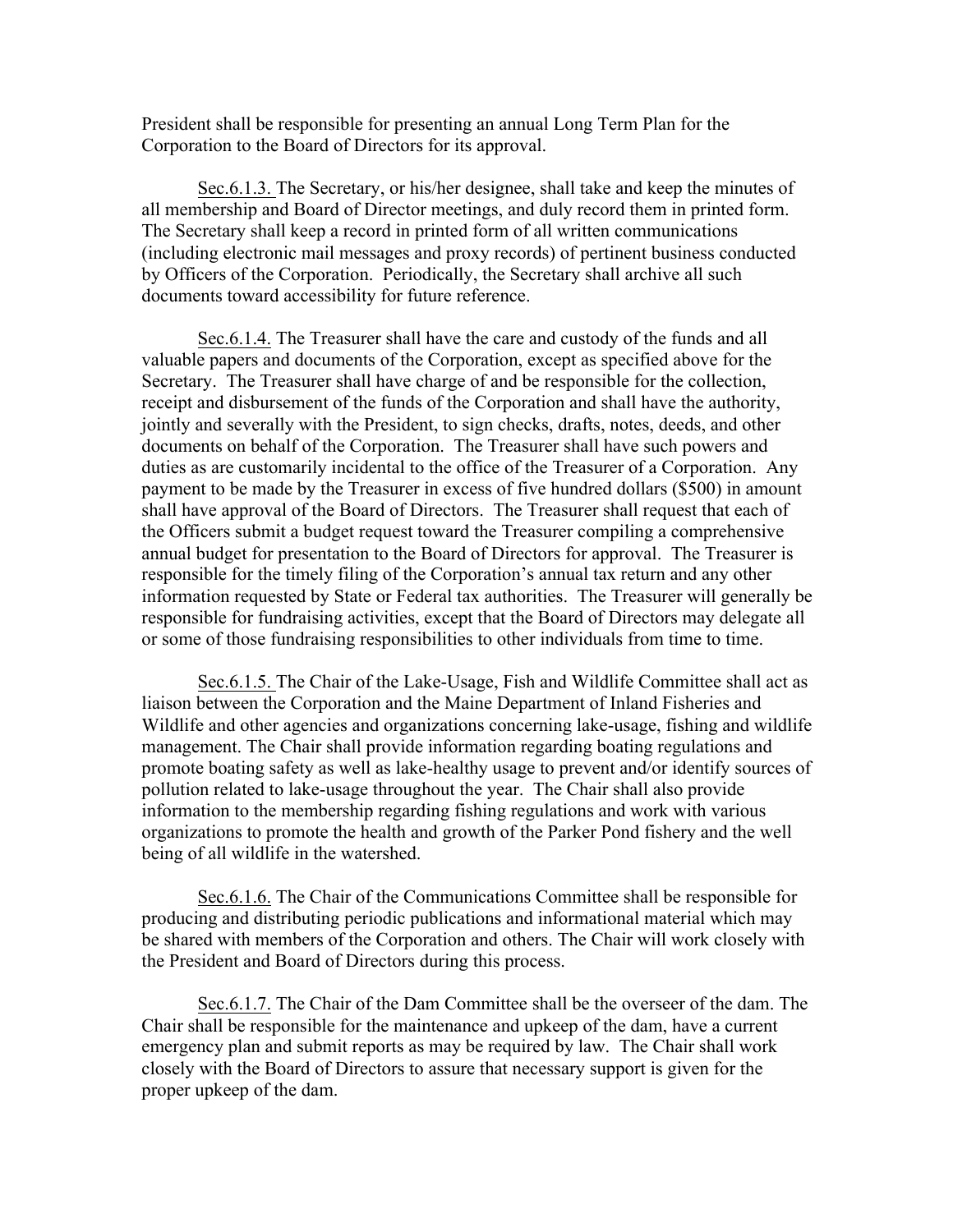Sec.6.1.8. The Chair of the Invasive Aquatic Plant Committee shall seek financing to support personnel for the purpose of inspecting boats for invasive aquatic plants. The Chair shall also enlist volunteers, support and coordinate their efforts in the inspection of watercraft and patrolling the Pond for harmful invasive aquatic plants. The Chair shall encourage the volunteers to receive the appropriate training to do their work. The Chair shall maintain appropriate records for the purpose of evaluating the Corporation's efforts and discovering invasive aquatic plant trends. The Chair shall also inform local businesses, organizations, and individuals of the harmful effects of invasive aquatic plants and solicit their help in the prevention of these plants becoming established in the Pond.

Sec.6.1.9. The Chair of the Membership Committee shall plan and direct activities to encourage new and continuing membership in the Corporation. The Chair shall maintain a list of Members and their addresses and electronic mail addresses and periodically provide a copy of such list to the Treasurer. The Chair shall make a record of any proxies received from members toward any Annual or Special Meeting and at such meeting the Chair shall provide the actual proxies to the Secretary. All funds collected by the Chair of the Membership Committee shall be forwarded to the Treasurer from time to time.

Sec.6.1.10. The Chair of the Stewardship Committee shall be responsible to the Board of Directors for coordinating the drafting and implementation of any stewardship agreements. The Chair shall be responsible for coordinating with the Kennebec Land Trust, the State of Maine or other entities that share stewardship responsibilities with the Corporation. The Chair will coordinate stewardship activities of Corporation volunteers.

Sec.6.1.11. The Chair of the Water Quality Committee shall oversee the water quality of the Pond and work in concert with Corporation volunteers, the Volunteer Lake Monitoring Program (VLMP), the Maine Department of Environmental Protection (DEP), or other entities to monitor and strive to maintain water quality excellence.

Sec.6.1.12. The immediate Past President shall be a voting member of the Board of Directors but shall not have any specified duties.

#### ARTICLE 7 Board of Directors

Sec.7.1. The Board of Directors shall consist of the Corporation's Officers and shall have the authority to manage all affairs of the Corporation. The Board of Directors shall have and may exercise all the powers allowed to nonprofit corporations under the laws of the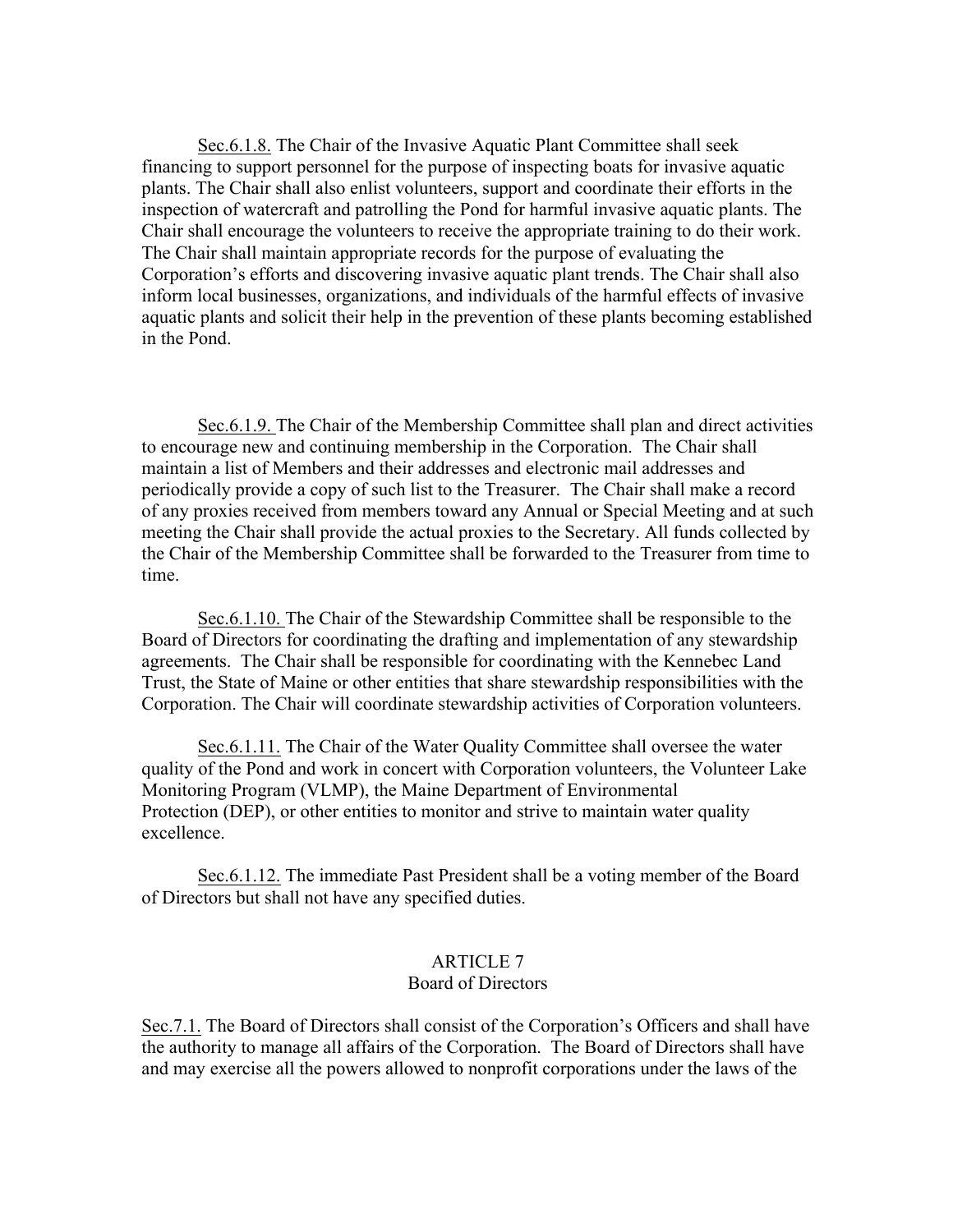State of Maine except as may otherwise be limited by the provisions of these Bylaws and the Articles of Incorporation.

Sec.7.2. Any Officer may be removed for just cause. Said removal shall occur only at a Special Meeting of the Board of Directors called expressly for that purpose, and upon a three quarters (3/4) vote of those disinterested Directors present in person or by conference call. The notice of such meeting shall specifically set forth the business to be transacted at the meeting. The Officer considered for removal shall be given an opportunity to be present and to be heard at said meeting. Each member of the Board of Directors is expected to regularly attend scheduled meetings; failure to attend meetings may constitute cause for removal.

Sec. 7.3. Any vacancy on the Board of Directors by whatever means shall be filled by the Board of Directors and each Officer so appointed shall hold office until the next Annual Meeting.

Sec.7.4. The Board of Directors may hold its meetings at such places as it from time to time determines. Meetings of the Board of Directors may be held in whole or in part by conference call if all Officers can simultaneously hear one another. Meetings by email or webforum are prohibited, unless the relevant provision of the Maine Nonprofit Corporation Act is amended to allow such meetings.

Sec.7.5. Meetings of the Board of Directors may be called from time to time by the President or by a majority of the Board on twenty-four (24) hours notice by telephone, mail, electronic mail or otherwise.

Sec.7.6. A majority of the Board of Directors shall constitute a quorum for transaction of business at any meeting of the Board but a lesser number may adjourn from time to time until a quorum is obtained. At all meetings of the Board of Directors, a majority vote of those present shall be decisive regarding all questions brought up at the meeting, except as may be otherwise provided by law.

Sec.7.7. Any action which might be taken at a meeting of the Board of Directors or of a committee of Officers, may also be taken without a meeting if all of the Officers, or all of the members of the committee, as the case may be, sign written consents setting forth the action taken or to be taken, at any time before or after the intended effective date of such action. Such consents shall be filed with the minutes of meeting, as the case may be, and shall have the same effect as a unanimous vote. An electronic mail communication shall have the effect of a written consent.

Sec.7.8. Any Officer may resign at any time by giving written notice to the President. Such resignations shall take effect at the time specified therein, and, unless required by the terms thereof, the acceptance of such resignation shall not be necessary to make it effective.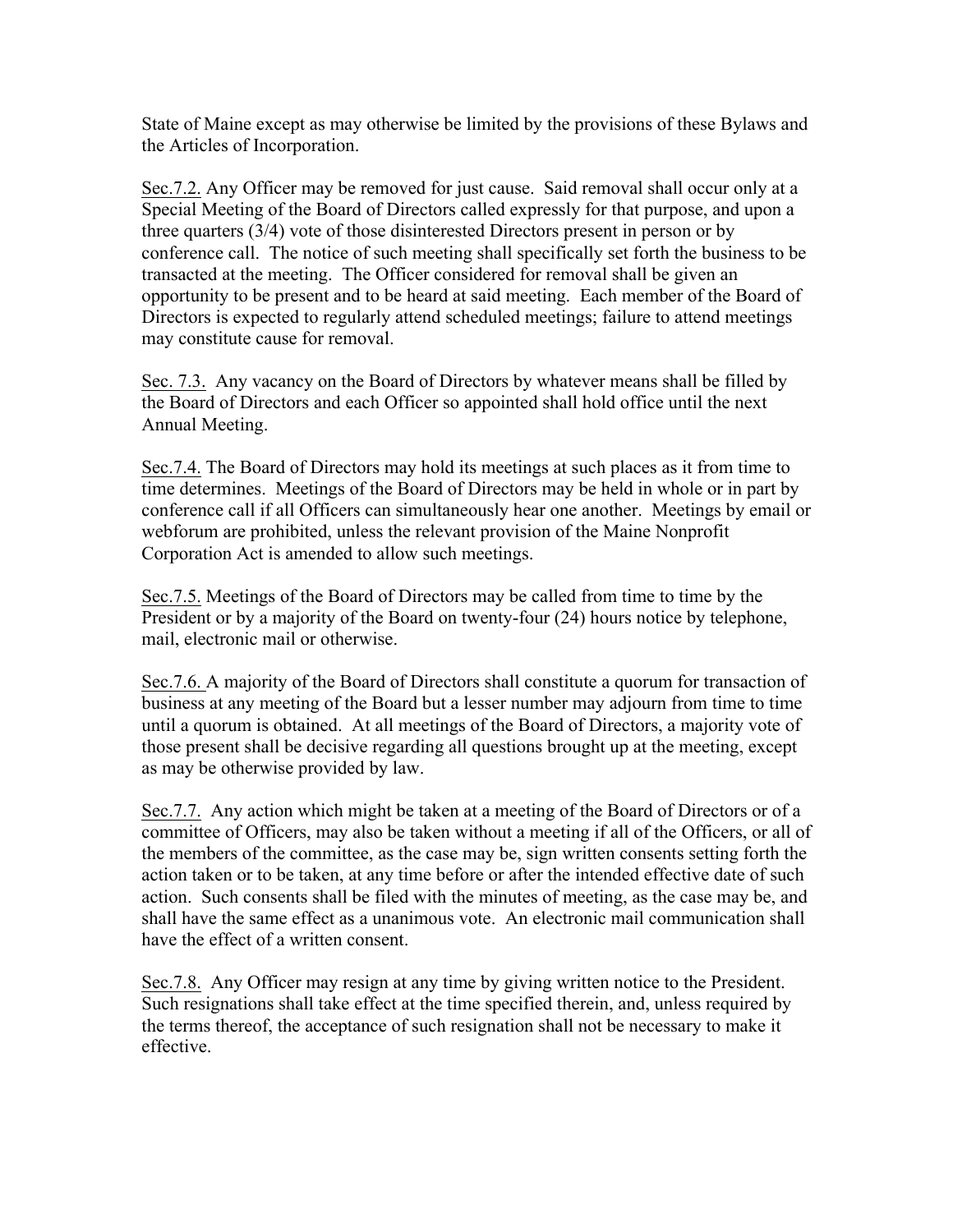Sec.7.9. At least once every three years the Board of Directors shall form a committee to review these By-Laws for the purpose of ensuring their relevance to current conditions.

### ARTICLE 8 Amendments

These By-Laws may be altered or amended at any Annual Meeting of the Members by an affirmative vote of two-thirds (2/3) of the Voting Members present in person, by conference call, or by proxy. These By-Laws also may be altered or amended at any Special Meeting of the Members by an affirmative vote of two-thirds (2/3) of all the Voting Members whether present in person, by conference call, or by proxy. Written notice of such proposed alteration or amendment, containing the subject matter of such proposed alteration or amendment, shall be sent to each member at least fourteen (14) days in advance of the date of the meeting at which the proposed alteration or amendment will be considered.

# ARTICLE 9

## Parliamentary Authority

The most current edition of Robert's Rules of Order shall be the parliamentary authority for all matters of procedures not specifically covered by these Bylaws or by other specific rules of procedure adopted by the Directors of the Corporation. Notwithstanding the foregoing, the Board of Directors may resolve any procedural matter by the affirmative vote of a majority of Directors present in person or by conference call. Further notwithstanding the foregoing, an affirmative vote on any matter in question shall constitute the waiver of any procedural objection.

## ARTICLE 10

## Liability Protection and Indemnification

Sec.10.1. The Officers, Members, employees and agents of the Corporation shall not be liable to the Corporation or to any other Director, Officer, or Member for any mistake of judgment, negligence, or otherwise, except for his or her individual willful misconduct or except if he or she fails to act in good faith with a view to the interests of the Corporation (and, in the case of an Officer, with a view to the interests of the Corporation's Members) and with that degree of diligence, care and skill which an ordinarily prudent person would exercise under similar circumstances in like positions. No Director, Officer, Member, employee or agent shall be liable out of his or her personal assets for any obligation or liability incurred by the Corporation. The Corporation alone shall be liable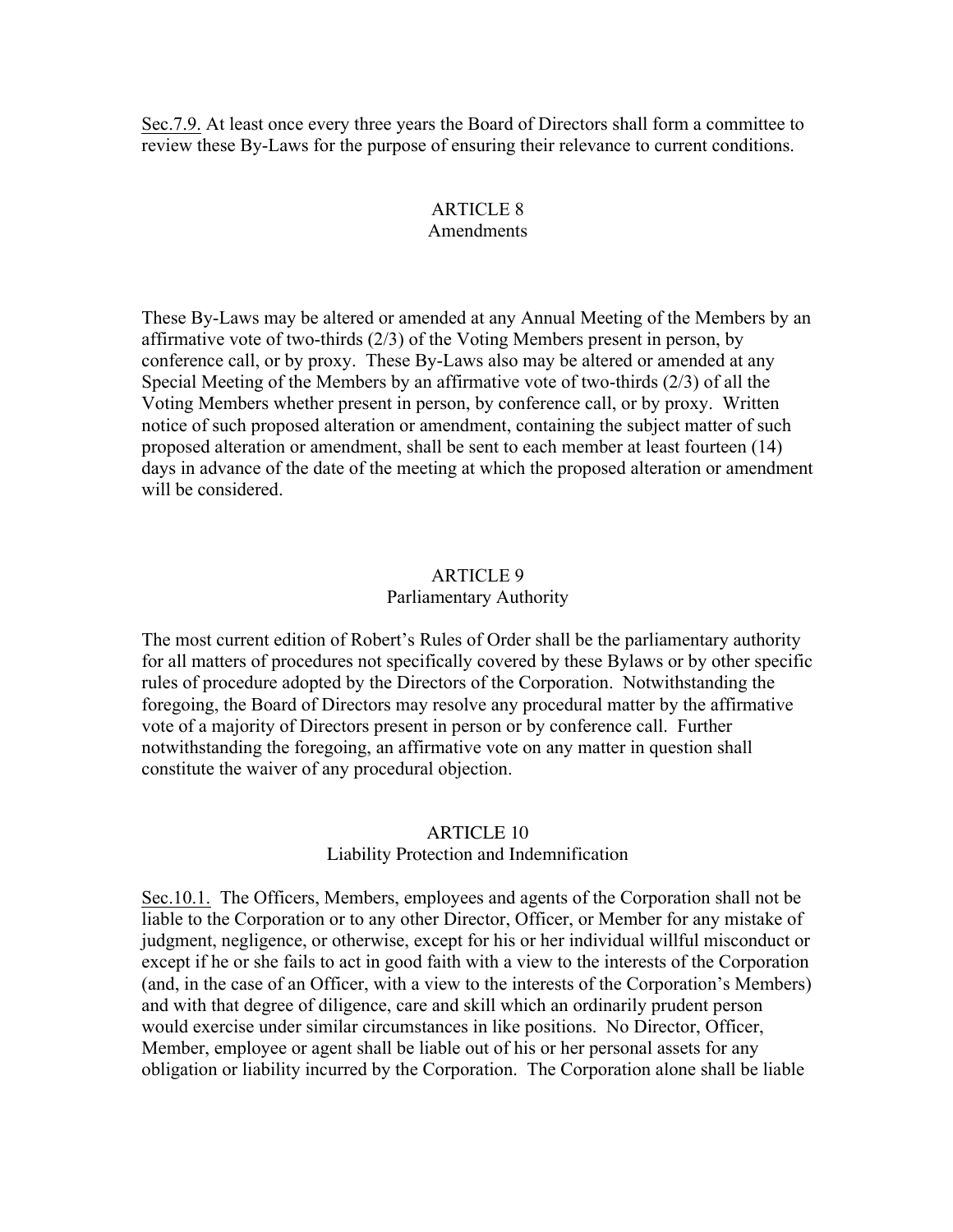for the payment or satisfaction of all obligations and liabilities incurred in carrying on the affairs of this Corporation.

Sec.10.2. The Corporation shall, to the greatest extent permissible by law, indemnify each person who serves or who has served at any time as an Officer, Director, Member, employee or agent of the Corporation. As required by the Maine Nonprofit Corporation Act, no indemnification shall be provided for any such action if the Board of Directors determines by a majority vote of disinterested Directors that any such person has not acted in good faith in the reasonable belief that such action was in the best interests of the Corporation or, with respect to any actual or threatened criminal action or proceeding, had reasonable cause to believe that his conduct was unlawful.

The indemnification provided hereunder shall apply to all expenses and liabilities, including, without limitation, counsel fees, judgments, fines, excise taxes, penalties and settlement payments, reasonably incurred by or imposed upon such person in connection with any threatened, pending or completed action, suit or proceeding in which he or she may become involved by reason of his or her service in such capacity, or who is or was serving in another capacity at the request of the Corporation.

Expenses incurred in defending a civil or criminal action, suit or proceeding may be paid by the Corporation in advance of the final disposition of such action, suit or proceeding as authorized by the Board of Directors upon receipt of a written and binding obligation by or on behalf of the Director, Officer, employee or agent to repay such amount if the final adjudication in any action, suit or proceeding determines that such person has not acted in good faith in the reasonable belief that his action was in the best interests of the corporation or, with respect to any criminal action or proceeding, had reasonable cause to believe that his conduct was unlawful.

The indemnification provided hereunder shall inure to the benefit of the heirs, executors and administrators of persons entitled to indemnification hereunder. The right of indemnification under this Article shall be in addition to and not exclusive of all other rights to which any person may be entitled.

This Article constitutes a contract between the Corporation and the indemnified Officers, Directors, Members, employees and agents. No amendment or repeal of the provisions of this Article which adversely affects the right of a person indemnified under this Article shall apply to such person with respect to those acts or omissions which occurred at any time prior to such amendment or repeal.

Sec.10.3. The Corporation may, at the discretion of the Board of Directors, purchase and maintain insurance on behalf of the persons described in Section 10.2 against any liability asserted against such person and incurred by such person in any such capacity, or arising out of his or her status as such, whether or not the Corporation would have the power to indemnify such person under the laws of the State of Maine.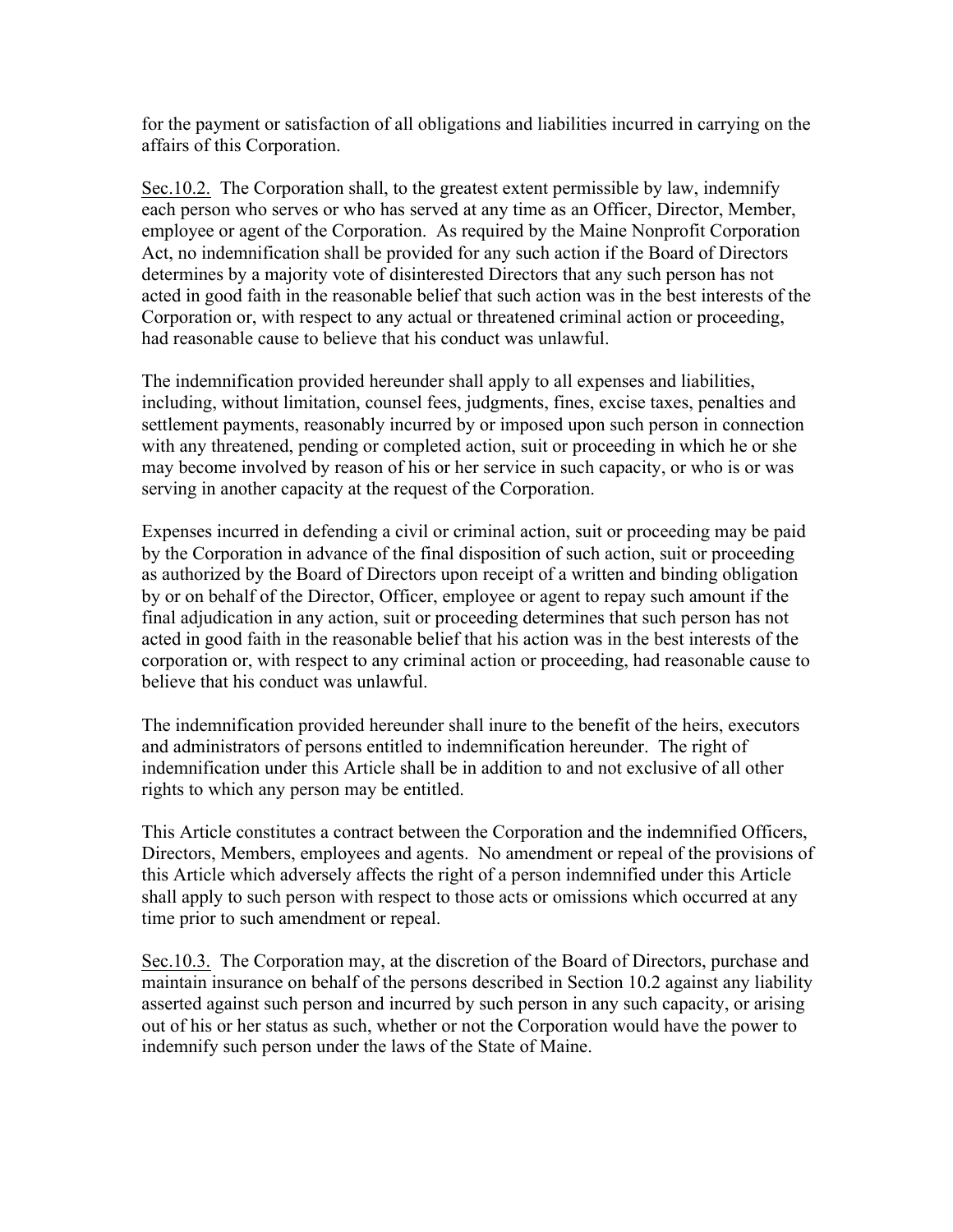## ARTICLE 11 Prohibition Against Private Inurement and Private Benefit

No part of the net earnings of the Corporation shall inure to the benefit of any Officer or Member of the Corporation, or any private individual, excepting solely such reasonable compensation that the Corporation shall pay for services actually rendered to the Corporation, or allowed by the Corporation as a reasonable allowance for authorized expenditures incurred on behalf of the Corporation, and no Officer or Member of the Corporation, or any private individual shall be entitled to share in the distribution of any of the corporate assets on dissolution of the Corporation (except that an Officer or Member may receive property of the Corporation in exchange for fair market value compensation to the Corporation).

These Bylaws shall not prohibit the reimbursement of incidental expenses necessarily incurred in the business of the Corporation by any Officer duly authorized and also shall not prohibit the employment of persons, including Officers and Members, to perform duties for the Corporation and receive compensation therefor, upon proper authorization of the Board of Directors.

# ARTICLE 12

## **Dissolution**

The Corporation shall exist in perpetuity, but in the event of dissolution of the Corporation or the termination of its activities, the assets of the Corporation remaining after the payment of all its liabilities shall be distributed exclusively to one or more organizations organized and operated exclusively for such purposes as shall then qualify as an exempt organization or organizations under Section  $501(c)(3)$  of the Internal Revenue Code of 1986, as amended and as a charitable, religious, eleemosynary, benevolent or educational **c**orporation within the meaning of Title 13-B, of the Maine Revised Statutes as amended, or shall be distributed to the federal government, or to a state or local government, for a public purpose.

# **CERTIFICATION**

I, the undersigned, do hereby certify that the above and foregoing amended bylaws were duly adopted on August 20, 2005 by the Parker Pond Association, Inc. at the Annual Meeting of the Members held on due notice and in compliance with its Articles of Incorporation at which time a quorum was present.

\_\_\_\_\_\_\_\_\_\_\_\_\_\_\_\_\_\_\_\_\_\_\_\_\_\_ Date: \_\_\_\_\_\_\_\_\_\_\_\_\_\_\_\_\_\_\_\_\_

Stephen Cowperthwaite, Secretary